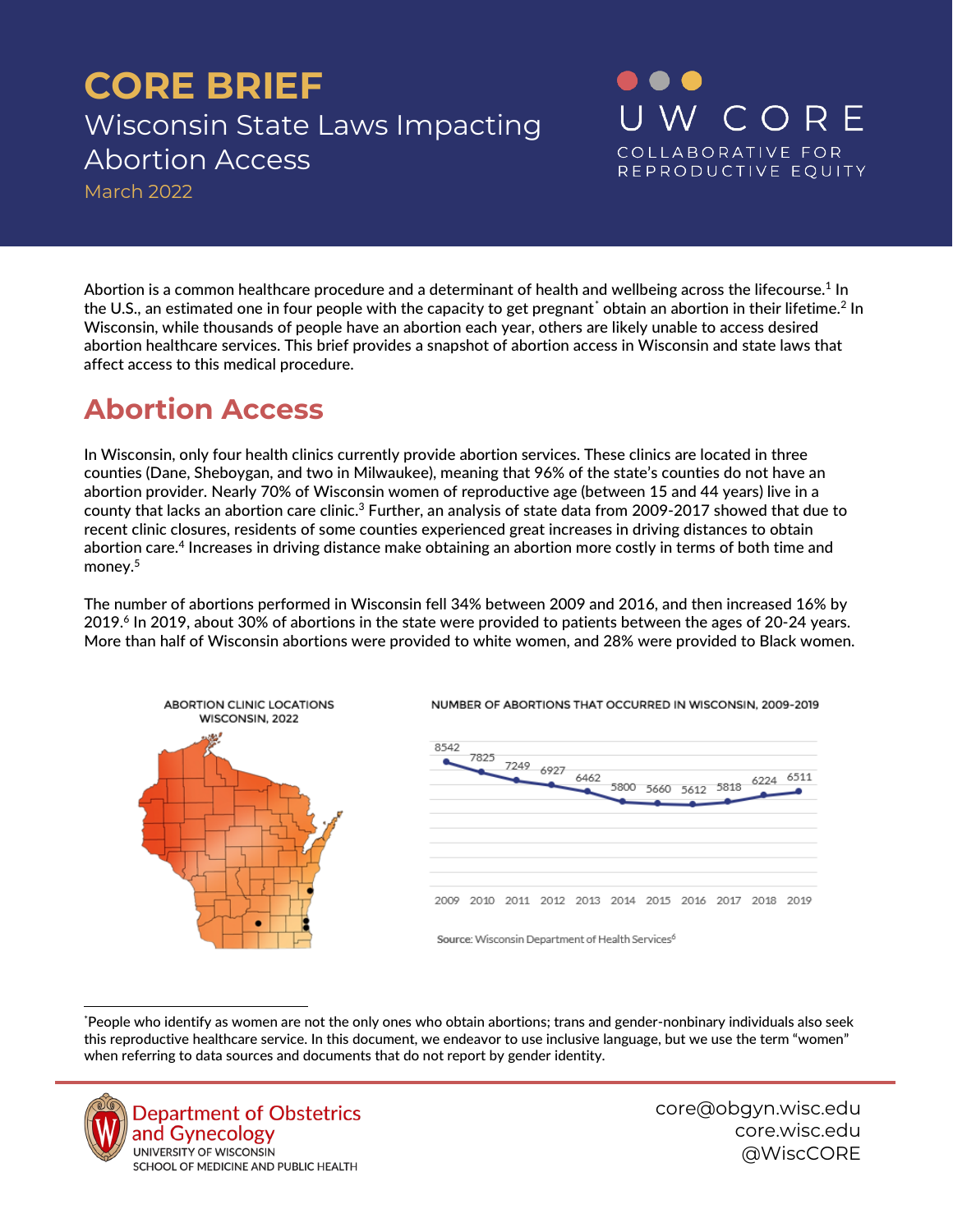ABORTIONS THAT OCCURRED IN WISCONSIN, NUMBER, BY AGE, 2019

ARORTIONS THAT OCCURRED IN WISCONSIN, % BY RACE, 2019





Source: Wisconsin Department of Health Services<sup>6</sup>

# **State Laws Impacting Abortion Access**

Abortion restrictions in Wisconsin can be traced back to an [1849 law](https://docs.legis.wisconsin.gov/statutes/statutes/940/i/04) that made performing or obtaining an abortion a felony. The law was later changed to make the person obtaining the abortion immune from prosecution. Abortion provision remained illegal in Wisconsin until 1973, when the U.S. Supreme Court Roe v. Wade decision recognized a constitutional right to abortion in many instances. Roe v. Wade made the criminal penalties in Wisconsin's 1849 law unenforceable. The 1992 Supreme Court Planned Parenthood v. Casey decision upheld Roe v. Wade but ruled that certain state restrictions on abortion procedures are permissible.<sup>7</sup> Over the years, especially since 2010, Wisconsin legislators have passed and implemented a wide variety of state laws that restrict access to abortion care. If the Supreme Court overturns Roe v. Wade, the 1849 law, which was never removed from statute, could again be enforceable and performing abortions could become immediately illegal in Wisconsin.

Wisconsin state laws that restrict abortion access take multiple forms, including insurance and funding restrictions, mandatory counseling, waiting periods, and gestational limits. Many laws have been passed in the past decade, leading to a change in the [Guttmacher Institute's assessment](https://www.guttmacher.org/article/2019/08/state-abortion-policy-landscape-hostile-supportive) of the state's policy environment from "leans hostile" to "hostile" toward abortion rights between 2010 and 2020, placing Wisconsin in the same category as Texas, Ohio, and Alabama.

We describe these respective restrictions in more detail below, then provide a detailed list of statutes.

#### **Insurance Restrictions and the Family Planning Safety Net**

Federal law (commonly known as the "Hyde Amendment") prohibits the use of federal Medicaid funds for abortion. Seventeen states permit the use of their *own* state Medicaid dollars to cover abortion services.<sup>8</sup> Wisconsin does not. Wisconsin state law prohibits the use of state, local, or federal funding for programs that provide, promote, or encourage abortion services or make abortion referrals. Thus, while Wisconsin Medicaid pays for contraception, prenatal care, and birthing care, it is prohibited from covering abortion care in virtually all cases. State law also prohibits insurance plans for public employees, as well as for those on the ACA health exchange in Wisconsin, from covering abortion care. First-trimester abortion services cost between \$500-\$1,000, plus attendant transportation, childcare, or other costs such as loss of wages. These costs can be insurmountable for people living on low incomes. 5

In 2019, the Trump Administration applied a 'gag rule' to the Title X program, the federal funding program dedicated to expanding access to family planning and preventive health services for low-income people. The rule prohibited federal funding to Title X family planning grantees that perform or refer for abortion services, or even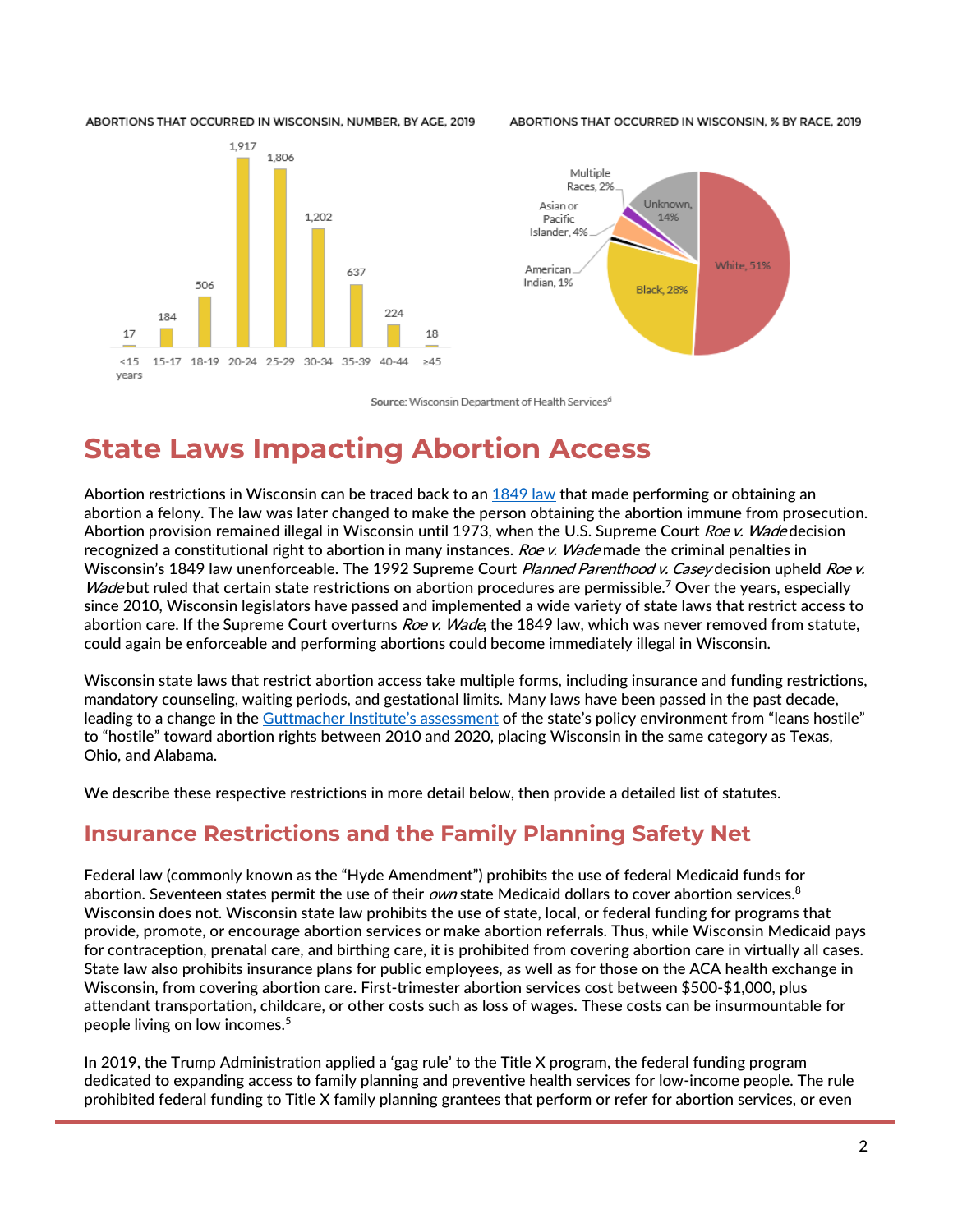provide information about where a patient can obtain abortion services.<sup>9</sup> (Since the program's inception, federal law has prohibited the use of Title X funds for abortion care services.) The Biden Administration has recently reversed the Trump-rule, so it is again possible for family planning providers that also provide abortion services to apply directly to the federal government for Title X funds, including in Wisconsin. Title X funds still may not be used for abortion care anywhere in the US.

However, Wisconsin has its own gag rule that prohibits the state Department of Health Services from distributing any of its Title X funds to agencies that provide or are affiliated with organizations that provide abortion services. This sub-granting system has historically been an important part of the Title X program in Wisconsin and helped expand the geographic reach of Title X services. Since abortion care providers in the state also provide reproductive healthcare services, the gag rule has constrained the provision of broader family planning healthcare in the state.

### **Mandatory Counseling and Waiting Periods**

Wisconsin law requires that the physician who will be performing the abortion needs to determine that the patient's consent is voluntary through an in-person counseling session. A physician must also share statemandated information about the pregnancy and procedure in person, orally, and at least 24 hours before the procedure, necessitating at least two trips to the health clinic. In many other states, healthcare staff such as nurses, social workers, and medical assistants provide these counseling services since they are both qualified and often able to devote more time to these conversations. $^{\rm 10}$  Counseling could also be provided safely and conveniently by telehealth. 11

The state-mandated information, delivered both orally by the physician and on a form that must be handed to the patient, includes non-evidence-based topics apart from standard-of-care medical practice. Such topics include post-abortion risk of "psychological trauma" and "danger to subsequent pregnancies and infertility," even though research widely documents that abortion is associated with neither of these things.<sup>12,13</sup> The counseling process must take place in-person, prohibiting the use of telehealth for abortion services.

State law also requires that at least 24 hours before the abortion, the pregnant person must obtain an ultrasound, and that the provider must display and explain the ultrasound images and provide a means to visualize any cardiac activity. Routine ultrasound is not considered medically necessary for a first-trimester abortion, and adds cost and emotional duress to the procedure. 14

State law requires that a parent, foster parent, or specific types of adult family members must give written permission for a minor to obtain an abortion. Minors have the right to petition a judge for a waiver of the parental consent. Wisconsin is one of 27 states with a parental consent law.<sup>15</sup> Research indicates that only some minors are able to initiate or successfully navigate the judicial bypass process, and those who do are likely to experience emotional harm and later-gestation abortions as a result. 16,17

### **Gestational Limits**

Wisconsin state law prohibits abortions at 20 or more weeks postfertilization (22 weeks after the last menstrual period) except in case of life endangerment. This law is based on the scientifically unsubstantiated assertion that a fetus is capable of experiencing pain at 20 weeks.

State law also prohibits abortion after the fetus reaches viability, as determined by the patient's attending physician's judgement. This post-viability ban is allowed under federal law (Roe v. Wade and Planned Parenthood v. Casey).

A medical professional who provides the abortion in violation of either of these gestational restrictions is guilty of a Class I felony.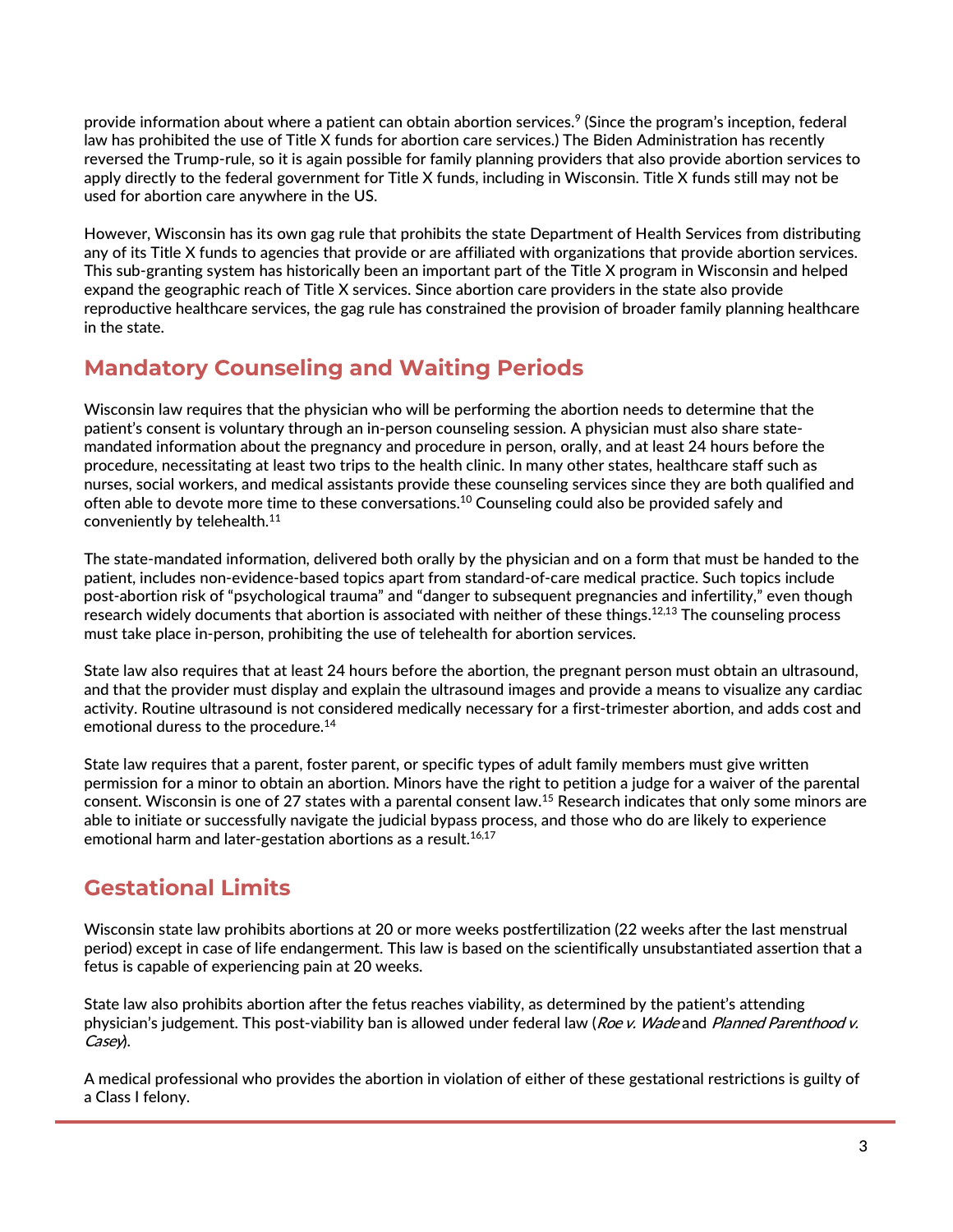#### **Medication Abortion Restrictions**

Medication abortion, which involves taking two sets of pills, is a safe and effective method of pregnancy termination. When able to access both in-clinic (sometimes referred to as "surgical") and medication abortion care, anywhere from one-third to over half of patients will select medication abortion as the mode that works best for them.<sup>18,19</sup> Wisconsin has some of the most restrictive medication abortion laws in the country. State law prohibits telemedicine for medication abortion, despite research documenting its safety and efficacy.<sup>20,21</sup> State law also mandates that patients receive counseling from a physician and then return to the same physician to be observed while taking the medication. In effect, this requires the same physician examine the patient, obtain consent, and attend a subsequent appointment after the separately mandated 24-hour waiting period so they can watch the patient take the pill. Because of patient and provider schedules, this restriction can delay obtaining an abortion by much more than 24 hours in many cases. Research from Wisconsin indicates that the same-physician rule is one of the largest obstacles to abortion care, especially as it works in conjunction with other restrictions (e.g., the mandatory 24-hour waiting period) to constrain access. 22

#### **Other Legislation**

State law mandates that only physicians may provide abortions in Wisconsin. Research shows that abortion care can be safely provided by nurse practitioners, certified nurse midwives, and physician assistants, $23,24$  as occurs in many other states.

A physician or hospital staff may refuse to provide abortion care if it violates their religious and/or moral precepts with no penalty. Wisconsin has a high concentration of religiously-affiliated healthcare institutions,<sup>25</sup> which increases the likelihood that Wisconsin patients will not be referred for desired abortion care.

Wisconsin is one of only six states that require clinics that provide abortion services to have transfer arrangements with a nearby hospital. This requirement is medically unnecessary. In the rare cases when emergency services are needed,<sup>26</sup> federal law already requires hospitals to admit anyone who needs such services. Transfer agreements have been opposed by pre-eminent professional organizations such as the [American College of Obstetricians and](https://pubmed.ncbi.nlm.nih.gov/25437742/)  [Gynecologists](https://pubmed.ncbi.nlm.nih.gov/25437742/) and the [American Public Health Association.](https://www.apha.org/policies-and-advocacy/public-health-policy-statements/policy-database/2015/12/14/11/04/opposition-to-requirements-for-hospital-admitting-privileges-for-abortion-providers) ([A 2013 state law](https://docs.legis.wisconsin.gov/2013/related/acts/37) requiring hospital admitting privileges for *individual* abortion providers was ruled unconstitutional in federal court in 2015.)

As of 2003, state law stipulates that a person who undergoes live birth as the result of an abortion has the same legal status and rights as a human being as a person who undergoes live birth as the result of natural or induced labor or a cesarean section. This law is unnecessary as abortion is not available after viability in Wisconsin. What's more, the law duplicates medical ethics and state and federal criminal homicide laws.

Wisconsin law stipulates that a pregnant person who seeks an abortion or violates any abortion statute may not be fined, imprisoned, or prosecuted.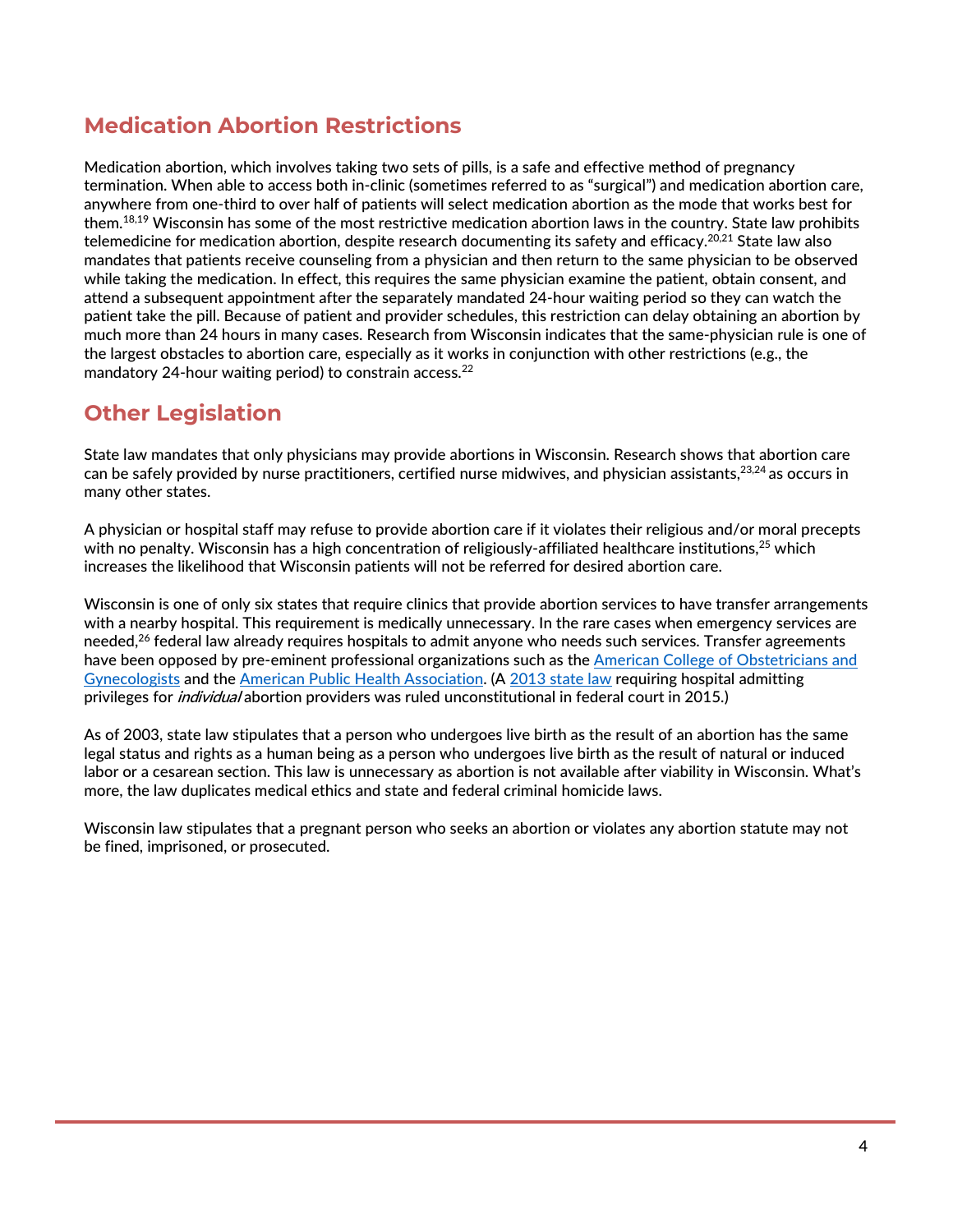## **WISCONSIN STATUTES IMPACTING ACCESS TO ABORTION**

As of March 2022

| <b>INSURANCE AND THE FAMILY PLANNING SAFETY NET</b> |                                                                                                                                                                                                                                                                                                                                                                                                                                                                                 |                                                       |  |
|-----------------------------------------------------|---------------------------------------------------------------------------------------------------------------------------------------------------------------------------------------------------------------------------------------------------------------------------------------------------------------------------------------------------------------------------------------------------------------------------------------------------------------------------------|-------------------------------------------------------|--|
| <b>TOPIC</b>                                        | <b>SUMMARY OF STATUTE</b>                                                                                                                                                                                                                                                                                                                                                                                                                                                       | <b>STATUTE</b><br><b>NUMBER</b>                       |  |
| Insurance coverage for public<br>employees          | No abortion coverage or services may be provided in a<br>health insurance plan or healthcare coverage plan for<br>public employees.                                                                                                                                                                                                                                                                                                                                             | 40.56                                                 |  |
| Health Exchange coverage                            | A health plan offered through a Wisconsin health<br>benefit exchange established under the Affordable<br>Care Act cannot cover abortion services.                                                                                                                                                                                                                                                                                                                               | 632.8985                                              |  |
| Public funding for abortion-<br>related activities  | No state, local, or federal passthrough funding can be<br>used to<br>Pay for or subsidize abortion<br>$\bullet$<br>Provide abortion services<br>Promote abortion<br>$\bullet$<br>Make abortion referrals<br>Exceptions to payment for abortion:<br>To save the life of the pregnant person<br>Reported sexual assault<br>$\bullet$<br>Reported incest<br>$\bullet$                                                                                                              | 20.927<br>20.9275(2)<br>59.53(13)(a)<br>66.0601(1)(c) |  |
| State family planning funds                         | State family planning funds may not be granted to<br>entities that provide abortion services or have an<br>affiliate that provides abortion services.                                                                                                                                                                                                                                                                                                                           | 253.07(5)(b)                                          |  |
| Title X funds                                       | The state may not distribute federal Title X funds to<br>groups that provide or are affiliated with organizations<br>that provide abortion services. (The state Department<br>of Health Services must apply for family planning funds<br>from the Title X program. If granted, the state must<br>prioritize the distribution of funds to public entities.<br>Nonpublic agencies are eligible for any remaining<br>funds, but they cannot be provided to abortion<br>providers). | 253.075(2)(a)<br>253.075(5)                           |  |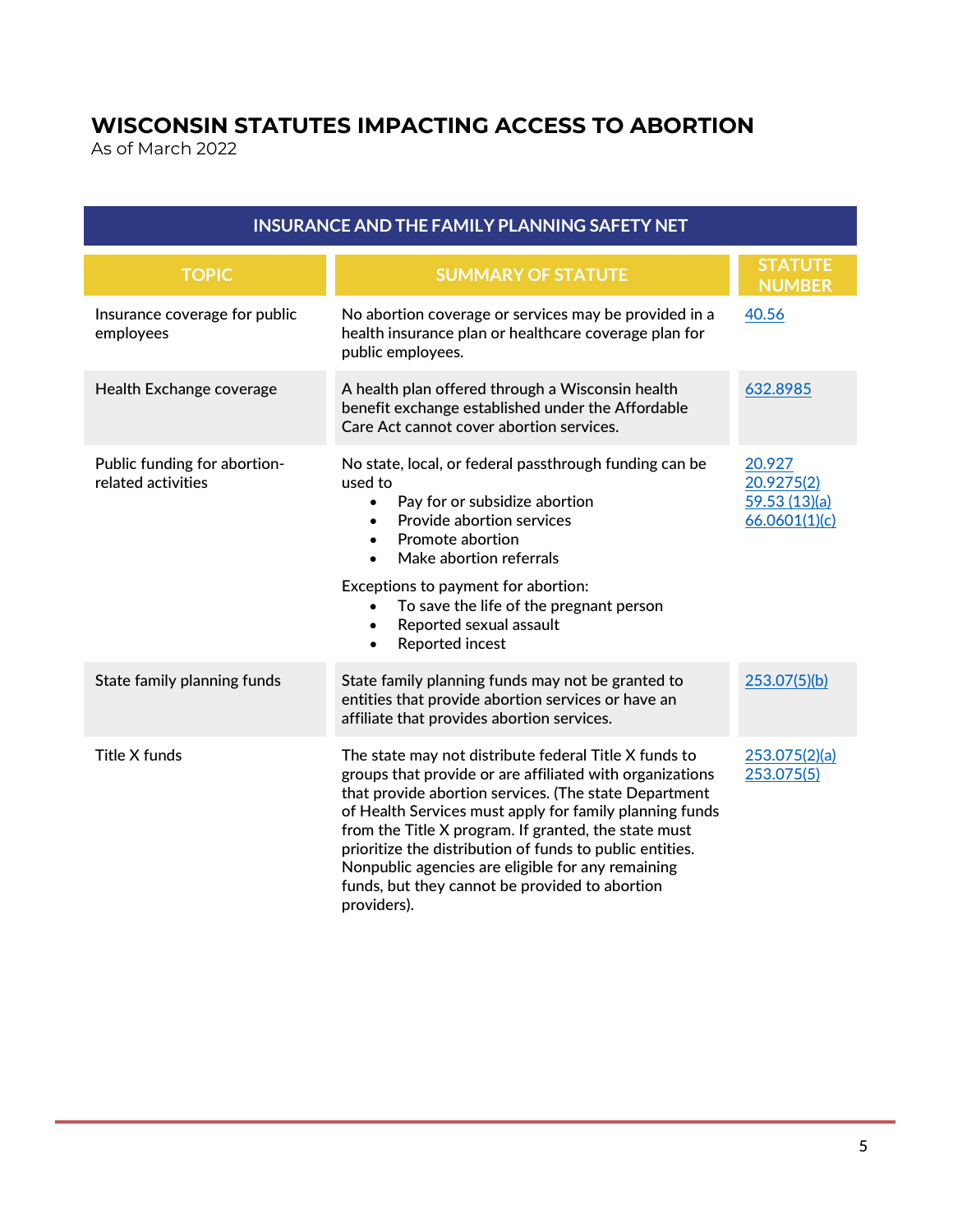#### **MANDATORY COUNSELING AND WAITING PERIODS**

| <b>TOPIC</b>                                                           | <b>SUMMARY OF STATUTE</b>                                                                                                                                                                                                                                                                                                                                                                                                                                                                                                                                                                                                                                                                                                                                                                | <b>STATUTE</b><br><b>NUMBER</b>                |
|------------------------------------------------------------------------|------------------------------------------------------------------------------------------------------------------------------------------------------------------------------------------------------------------------------------------------------------------------------------------------------------------------------------------------------------------------------------------------------------------------------------------------------------------------------------------------------------------------------------------------------------------------------------------------------------------------------------------------------------------------------------------------------------------------------------------------------------------------------------------|------------------------------------------------|
| In-person counseling by<br>physician to determine<br>voluntary consent | A physician must meet with a patient in-person to<br>determine that the patient's consent to abortion is<br>voluntary and free from coercion through a private<br>counseling session, beyond standard informed consent<br>requirements.                                                                                                                                                                                                                                                                                                                                                                                                                                                                                                                                                  | 253.10(3)(b)                                   |
| <b>Consent requirements</b>                                            | In person, orally, and at least 24 hours before the<br>abortion, the physician performing the abortion (or any<br>other qualified physician, for a non-medication<br>abortion [see below]) must provide the pregnant<br>person seeking an abortion:<br>Confirmation of pregnancy<br>$\bullet$<br>Probable gestational age of fetus<br>$\bullet$<br>Probable postfertilization age of fetus<br>$\bullet$<br>Odds of survival of fetus<br>$\bullet$<br>Medical risks associated with the pregnancy<br>$\bullet$<br>Description of fetus<br>$\bullet$<br>Description of abortion procedure<br>$\bullet$<br>Medical risk associated with the procedure<br>$\bullet$<br>Exceptions:<br>Medical emergency<br>$\bullet$<br>Reported sexual assault<br>$\bullet$<br>Reported incest<br>$\bullet$ | 253.10(3)(c)                                   |
| <b>Printed materials</b>                                               | The physician performing the procedure or another<br>qualified person must physically give the pregnant<br>person seeking an abortion printed materials created<br>by the state health department. These materials must<br>include information about adoption agencies, family<br>planning services, images and descriptions of fetal<br>development, and (purported) medical and<br>psychological risks of abortion procedure.                                                                                                                                                                                                                                                                                                                                                          | 253.10(3)(c)<br>253.10(3)(d)                   |
| <b>Waiting period</b>                                                  | Consent (see above) must be obtained in person,<br>orally, and at least 24 hours before the abortion.<br>Exceptions:<br>Medical emergency<br>Reported sexual assault (waiting period<br>$\bullet$<br>reduced to 2 hours)<br>Reported incest (waiting period reduced<br>$\bullet$<br>to 2 hours)                                                                                                                                                                                                                                                                                                                                                                                                                                                                                          | 253.10(3)(c)<br>253.10(3)(c)2<br>253.10(3m)(b) |
| Mandatory ultrasound                                                   | At least 24 hours before the procedure, the pregnant<br>person must obtain an ultrasound. The ultrasound<br>provider must display and explain the ultrasound                                                                                                                                                                                                                                                                                                                                                                                                                                                                                                                                                                                                                             | 253.10 (3g)                                    |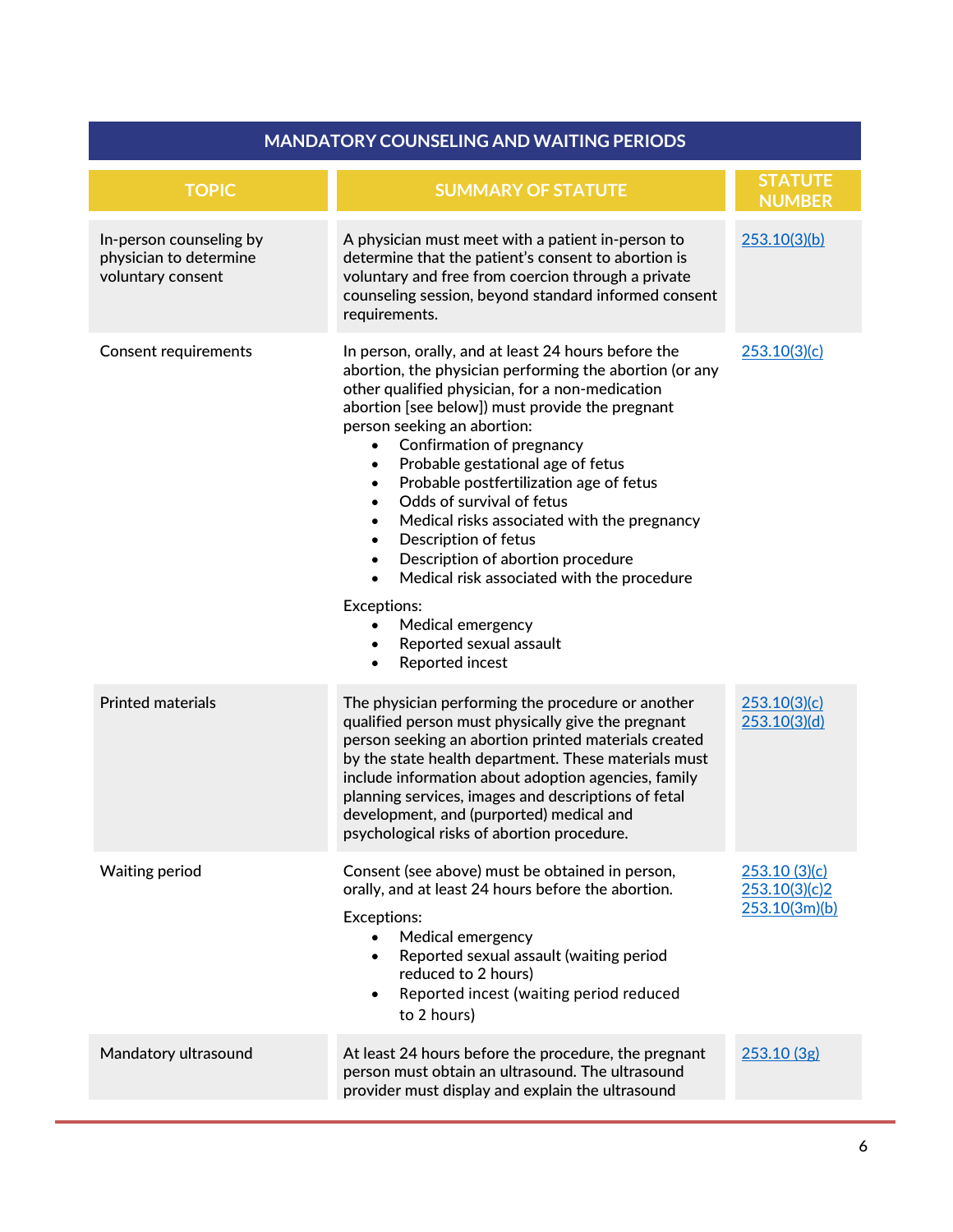|                             | images and provide a means to visualize any fetal<br>heartbeat. The pregnant person may turn their head<br>and refuse to view to view the images.<br>Exceptions:<br>Medical emergency<br>Reported sexual assault<br>$\bullet$<br>Reported incest<br>$\bullet$                                                                                                                     |                                        |
|-----------------------------|-----------------------------------------------------------------------------------------------------------------------------------------------------------------------------------------------------------------------------------------------------------------------------------------------------------------------------------------------------------------------------------|----------------------------------------|
| Parental consent for minors | A parent, a foster parent, a grandparent, or an aunt,<br>uncle, or sibling who is at least 25 years old must<br>provide written permission for a minor's abortion and<br>receive state-mandated information (see Consent<br>Requirements above). The minor or clergy on the<br>minor's behalf may petition the court for waiver from<br>the parental consent requirement.         | 48.375(4)<br>48.375(2)(b)<br>48.375(6) |
|                             | Exceptions:<br>Medical emergency<br>Sexual assault reported by minor<br>$\bullet$<br>Sexual intercourse with family member,<br>$\bullet$<br>custodian, or caregiver<br>Suicide risk (written statement by psychiatrist<br>$\bullet$<br>or psychologist that minor is likely to commit<br>suicide rather than get parental/guardian<br>consent)<br>Parent/custodian abuse of minor |                                        |

| <b>GESTATIONAL LIMITS</b> |                                                                                                                                                                                                                                                                            |                                 |
|---------------------------|----------------------------------------------------------------------------------------------------------------------------------------------------------------------------------------------------------------------------------------------------------------------------|---------------------------------|
| <b>TOPIC</b>              | <b>SUMMARY OF STATUTE</b>                                                                                                                                                                                                                                                  | <b>STATUTE</b><br><b>NUMBER</b> |
| 20+ weeks abortion ban    | Abortion is prohibited when a fetus is considered<br>capable of experiencing pain, which is presumed to be<br>20 weeks postfertilization age. A person who performs<br>an abortion in violation of this law is guilty of a Class I<br>felony. Exception: Medical emergency | 253.107(3)(a)                   |
| Post-viability ban        | Abortion is prohibited after a fetus reaches viability, as<br>determined by reasonable medical judgment of the<br>pregnant person's attending physician. A person who<br>performs an abortion in violation of this law is guilty of<br>a Class I felony.                   | 940.15(2)                       |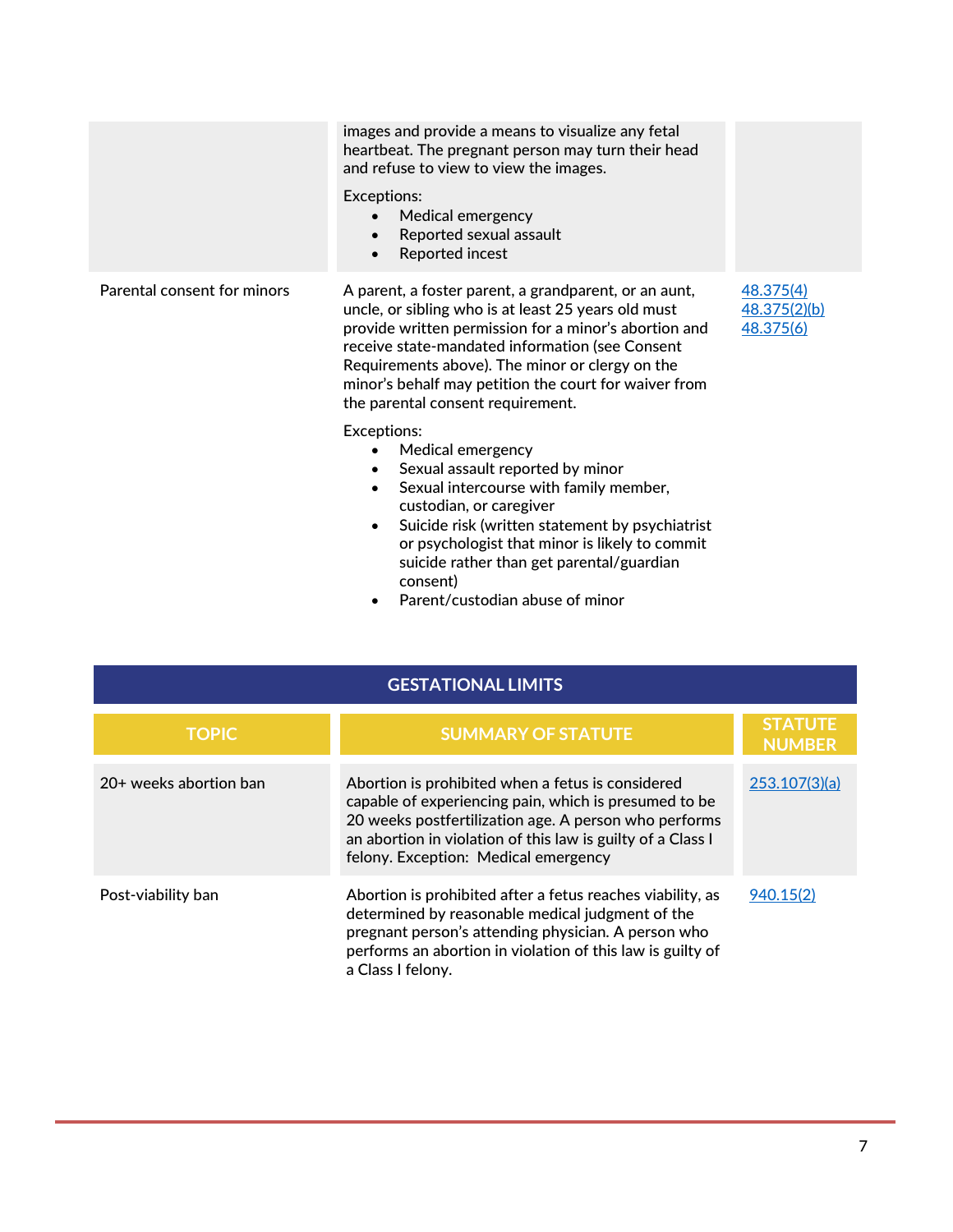| <b>MEDICATION ABORTION</b>            |                                                                                                                                                                                                                                                                                                                                                                                                                                                |                                 |  |
|---------------------------------------|------------------------------------------------------------------------------------------------------------------------------------------------------------------------------------------------------------------------------------------------------------------------------------------------------------------------------------------------------------------------------------------------------------------------------------------------|---------------------------------|--|
| <b>TOPIC</b>                          | <b>SUMMARY OF STATUTE</b>                                                                                                                                                                                                                                                                                                                                                                                                                      | <b>STATUTE</b><br><b>NUMBER</b> |  |
| Same physician                        | The same physician who conducts the mandated<br>consent visit at least 24 hours before the abortion<br>(required for all abortions-see above) must also provide<br>the medication abortion pills.                                                                                                                                                                                                                                              | 253.105                         |  |
| Physical presence                     | Prescribing physician must be present in the room<br>when the drug is given to the pregnant person. This<br>prohibits the use of telemedicine for medication<br>abortion.                                                                                                                                                                                                                                                                      | 253.105                         |  |
|                                       | <b>PROVIDER-SPECIFIC RESTRICTIONS</b>                                                                                                                                                                                                                                                                                                                                                                                                          |                                 |  |
| <b>TOPIC</b>                          | <b>SUMMARY OF STATUTE</b>                                                                                                                                                                                                                                                                                                                                                                                                                      | <b>STATUTE</b><br><b>NUMBER</b> |  |
| Physician only                        | Only licensed physicians may provide abortions.                                                                                                                                                                                                                                                                                                                                                                                                | 940.15(5)                       |  |
| Religious/moral refusal               | A hospital, physician, or hospital staff is not required to<br>participate in an abortion if it violates their religious<br>and moral precepts. Refusal must be without penalty.                                                                                                                                                                                                                                                               | 253.09                          |  |
| Restrictions on abortion<br>referrals | Volunteer healthcare provider in schools cannot make<br>abortion referrals to K-6th graders.                                                                                                                                                                                                                                                                                                                                                   | 146.89(3r)(c)                   |  |
|                                       | <b>OTHER REQUIREMENTS</b>                                                                                                                                                                                                                                                                                                                                                                                                                      |                                 |  |
| <b>TOPIC</b>                          | <b>SUMMARY OF STATUTE</b>                                                                                                                                                                                                                                                                                                                                                                                                                      | <b>STATUTE</b><br><b>NUMBER</b> |  |
| Hospital transfer agreement           | Clinics providing abortion care services must have<br>arrangements with a hospital for admission of patients<br>needing hospital care.                                                                                                                                                                                                                                                                                                         | Med 11.04                       |  |
| <b>Facility reporting</b>             | Annually hospitals, clinics or facilities that offer<br>abortions must file a report with the Wisconsin<br>Department of Health Services for each abortion<br>performed in the previous calendar year.<br>Each report must include:<br><b>State</b><br>$\bullet$<br>County<br>$\bullet$<br>Patient number<br>$\bullet$<br>Race<br>$\bullet$<br>Age<br><b>Marital status</b><br>$\bullet$<br>Month and year abortion was performed<br>$\bullet$ | 69.186(1)                       |  |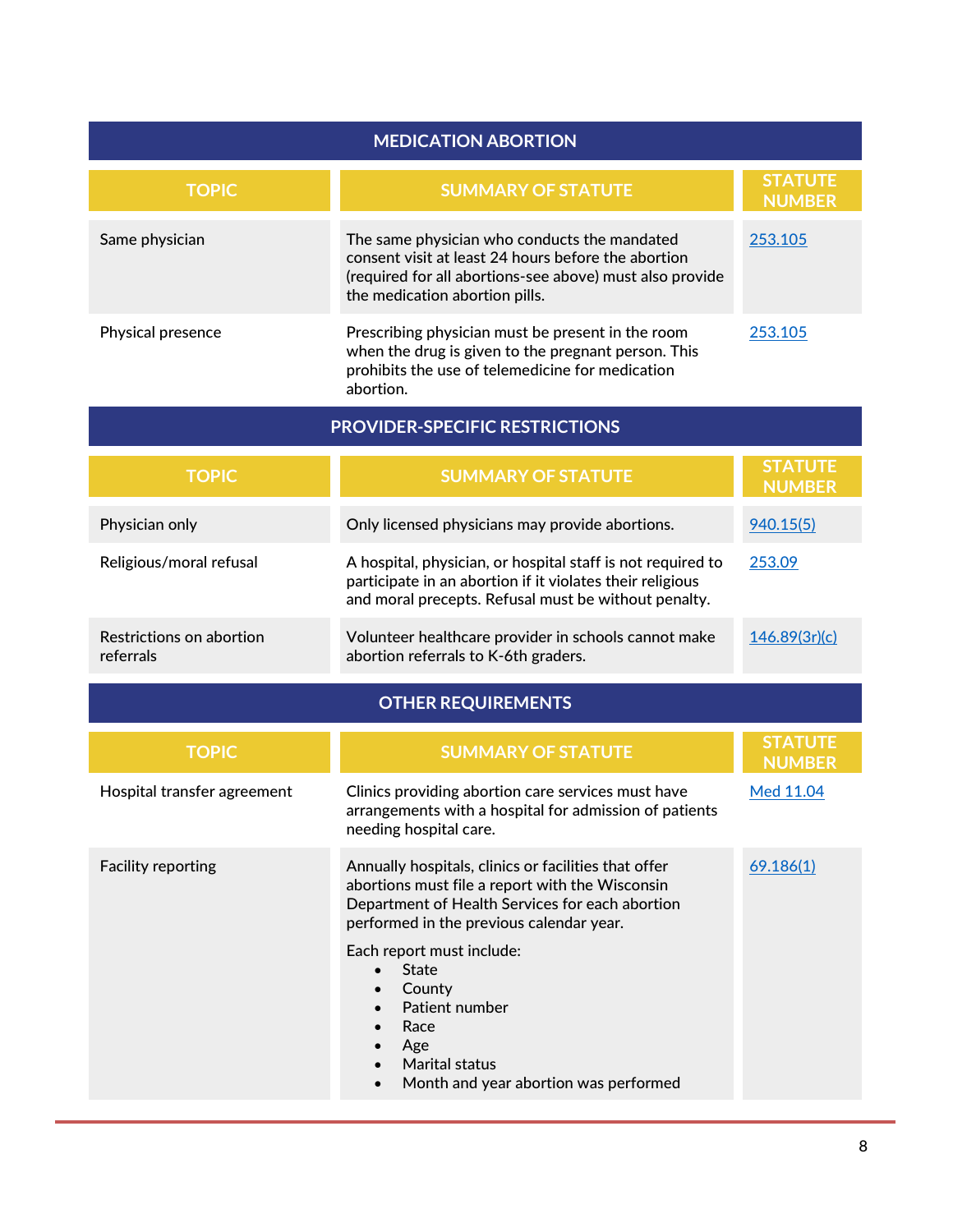|                                                          | Education<br>Number of weeks since patient's last menstrual<br>$\bullet$<br>period<br>Probable postfertilization age<br>$\bullet$<br>Type of procedure performed<br>Complications<br>$\bullet$<br>Parental consent for minors<br>Capability of fetus to experience pain<br>$\bullet$ |                                        |
|----------------------------------------------------------|--------------------------------------------------------------------------------------------------------------------------------------------------------------------------------------------------------------------------------------------------------------------------------------|----------------------------------------|
|                                                          | All physicians, hospitals, sanatoriums, public and<br>private institutions, convalescent homes, and others<br>must report the death of any person following an<br>abortion.                                                                                                          | 979.01(1)(d)                           |
| Requirement for infant born<br>alive                     | A person who undergoes a live birth as the result of an<br>abortion has the same legal status and legal rights as a<br>human being at any point after the human being<br>undergoes a live birth as the result of natural or<br>induced labor or a cesarean section.                  | 990.001(17)(b)<br><u>) 990.01(19j)</u> |
| No prosecution against person<br>who obtains an abortion | A person who obtains an abortion or violates any<br>abortion statute cannot be fined, imprisoned, or<br>prosecuted.                                                                                                                                                                  | 940.13                                 |

## **Summary**

Wisconsin state laws that restrict abortion access take multiple forms, including insurance and funding restrictions, mandatory counseling, waiting periods, and gestational limits. UW CORE will continue to update this brief as new state laws impacting abortion access are passed.

Suggested citation

Higgins JA, Ufot MI, Williamson A. Wisconsin state laws impacting abortion access. CORE Brief. Madison, WI: University of Wisconsin Collaborative for Reproductive Equity. 2022.

The authors, listed in alphabetical order, thank Samantha Herndon for editorial and design assistance.